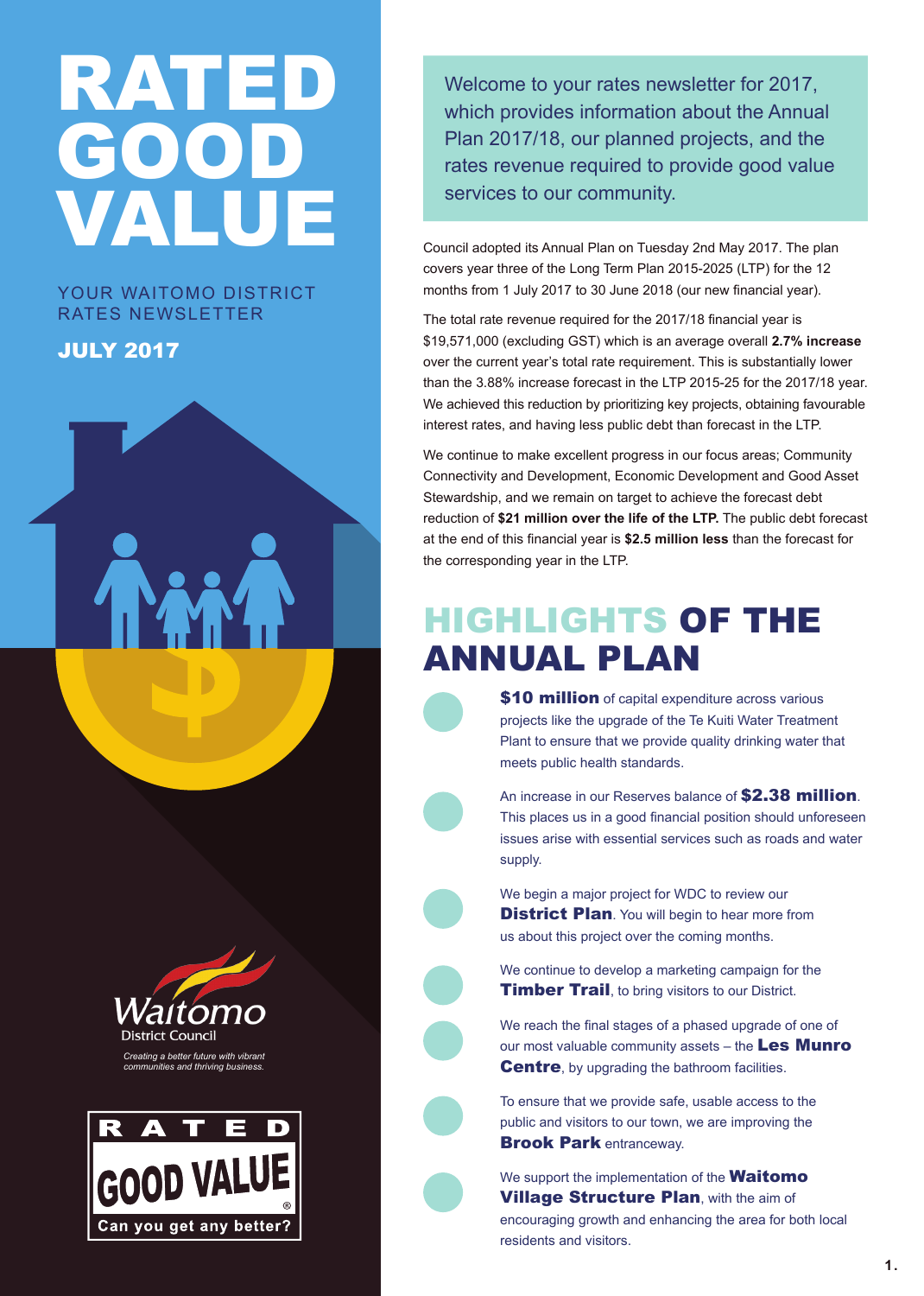## WASH YOUR CAR

FOR **ONLY** 

...and do your dishes, wash your clothes, shower the kids, have a bath and water the garden too.

\$1.55 PER DAY…

 $\overline{\mathbf{C}}$ 

You may be surprised to know that the average person in Te Kuiti uses 500 litres of water per day just to do everyday things like doing the dishes and watering the plants. If you were to buy the equivalent amount of bottled water at the supermarket it would cost you around a staggering \$400 per person, per day.

We believe in value at the Council and your water rates cover all of this and ensures we can provide safe water supplies that meet drinking water standards.

## GOOD VALUE? **WE** THINK SO.

Waitomo District Council provides our community with many important services that keep our towns functioning and make them a great place to live, work and visit.

It costs a lot of money to run our towns. For this financial year we require around **\$28 million** to maintain our levels of service for residents and ratepayers, and to improve roads, water and wastewater assets so they continue to work as they need to.

Every dollar you provide in rates is divided over the cost of the services and facilities that Council provides. Waitomo District's ratepayers provide about 69% of the money used to fund all of our services and facilities. The balance is obtained from fees and charges, reserves, and loans.



## TAKE IT AWAY

FOR **JUST** 

> \$1.12 PER WEEK…

Every week we collect your rubbish, plastic, cans, glass and cardboard from right outside your homes and businesses.

We take it away for just \$1.12 per week. That saves you having to work out what to do with it and saves our environment from being overloaded with litter and rubbish. You may be surprised to know that the average property in Piopio puts out 16kgs of rubbish and recycling every week?

If you were to pay for a private service to take away your rubbish and recycling it would cost you around \$3.90 per week.

We believe in value at the Council and your solid waste rates cover all this and more.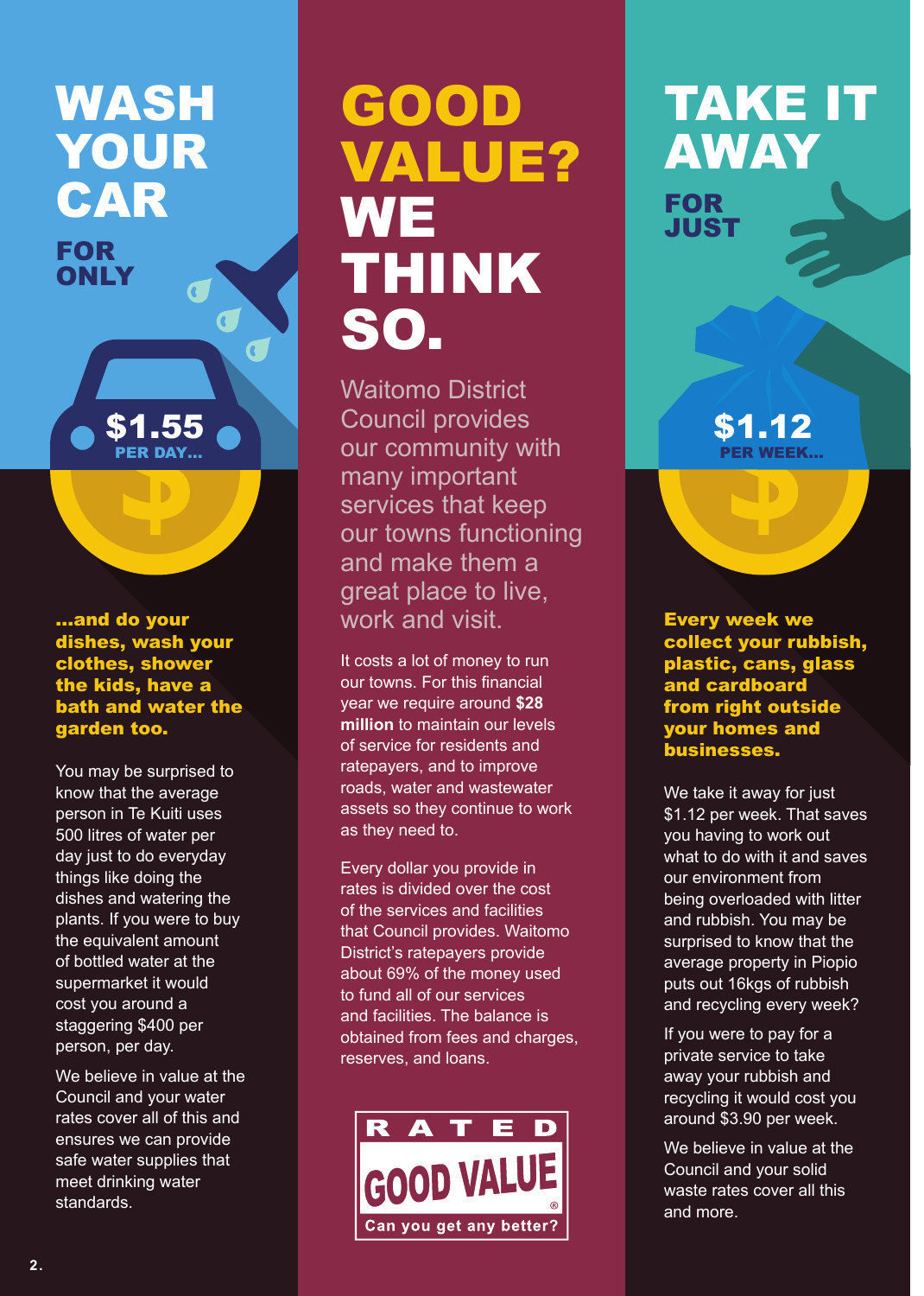# RATES PAYMENTS

To assist ratepayers in the payment of their rates, the Council operates a system of payment by quarterly instalments. Rates for the financial year commencing 1 July 2017 are payable in four equal instalments.

### **INSTALMENT 1 » DUE 31 AUGUST 2017 INSTALMENT 2 » DUE 30 NOVEMBER 2017 INSTALMENT 3 » DUE 28 FEBRUARY 2018 INSTALMENT 4 » DUE 31 MAY 2018**

#### PENALTY FOR OVERDUE RATES

A penalty charge of 10% will be added on any part of an instalment which remains unpaid after 5pm on the due date for payment of that instalment. A further penalty charge of 10% will be added on any part of any rates assessed before 1 July 2017 that remains on 1 July 2017, to be added on 6 July 2017.

#### RATES PAYMENT OPTIONS

You can pay your rates in the following ways:

• Easy Pay Direct Debit,

• Automatic Payment,

- Direct Credit
- Cash or Cheque (can be post-dated)
- Eftpos or Credit Card

Rates payments will be allocated to the oldest debt first.

#### Council's recommended payment method is direct debit

Choosing this method ensures that no penalties will be charged, and that means there are no due dates to remember during the rating year. If you are not currently on Direct Debit, Direct Credit or Automatic Payment, you can post your payment cheque or alternatively, come in to Council Office, Queen Street, Te Kuiti. Our customer services team will be happy to assist you.

#### Are you having difficulty paying your rates invoice?

There are a variety of payment options available for customers to help them pay their rates and pay off rates arrears if they are having difficulty meeting payments. Please contact our customer services team to find out how we can help.

#### RATES REBATE SCHEME

Applications are now open for rates rebates for the 2017/18 rating year.

The Rates Rebate Scheme available from Central Government benefits ratepayers who are on lower incomes and pay rates for the home in which they live. The amount of rate rebate depends on a combination of your income, the amount of rates you are charged and the number of dependants you have. For example, the income abatement threshold for 2017/18 is \$24,790.

The threshold is increased by \$500 for each dependant living with the ratepayer. This is not an absolute cut-off point but the point at which the rebate value is reduced in proportion to excess income.

What this means is that although a person's income might be greater than the income threshold, a rebate could still be available depending on the rates amount and the number of dependants living with the ratepayer. Ultimately, the ratepayer's rebate must be calculated to determine the amount of any rebate to which they will be entitled.

The maximum rates rebate available to a legal ratepayer for the property that was their home on 1 July 2017 is \$620.

If you are not sure if you qualify for a rates rebate please contact our Customer Services Team to discuss.

If homeowners meet additional criteria, they can apply for a new rates rebate from 1 July 2017 for the 2017/18 rating year.

#### RATES REMISSION POLICY

Council has a Policy for the Remission of Rates which outlines the circumstances where it may remit rates. The following remission categories are available: